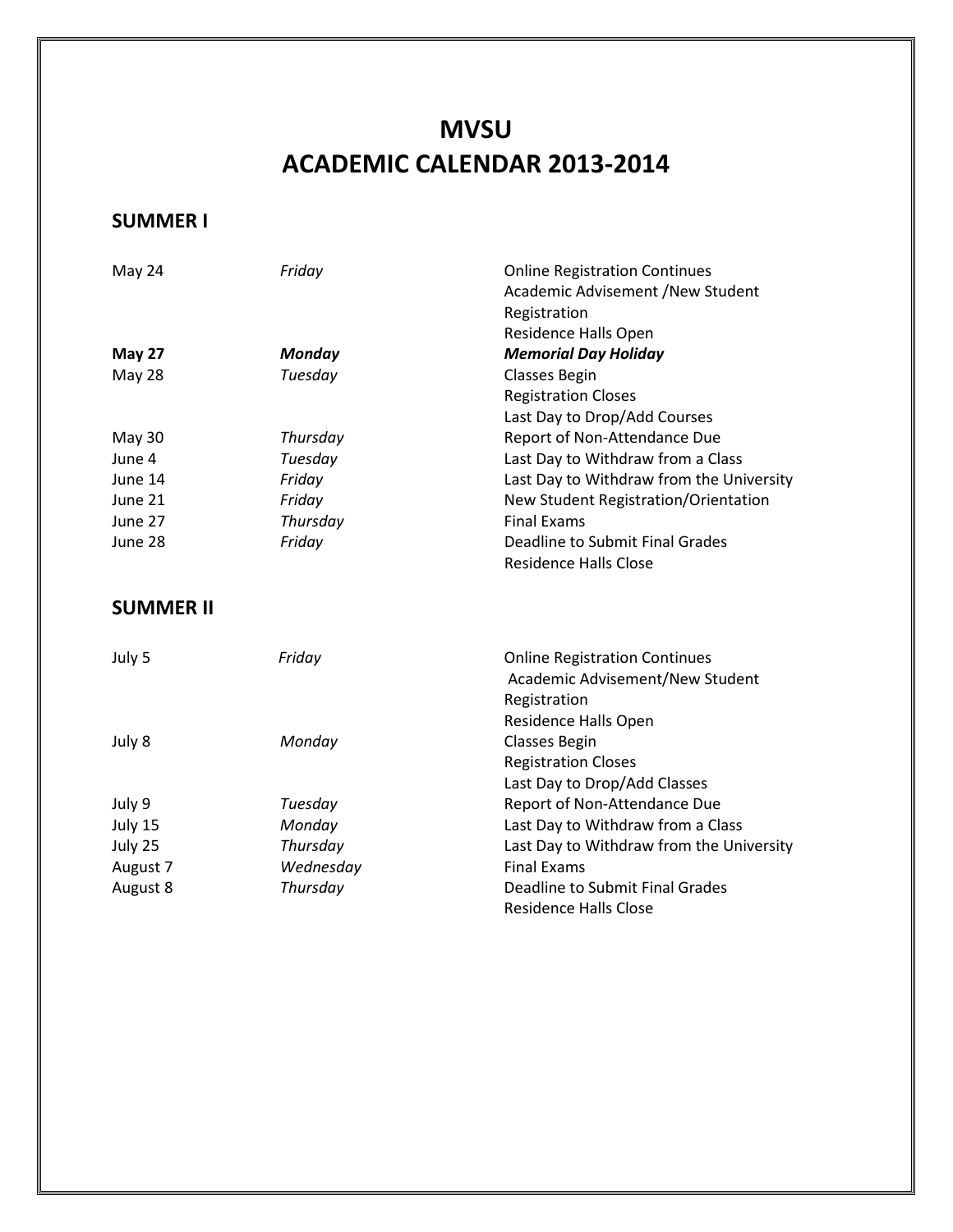## **FALL 2013**

| August 18        | Sunday                  | Residence Halls Open To New Students          |
|------------------|-------------------------|-----------------------------------------------|
| August 19-22     | Monday-Thursday         | <b>New Student Orientation</b>                |
| <b>August 19</b> | Monday                  | <b>Faculty Returns</b>                        |
| August 23        | Friday                  | Residence Halls Open to All Students          |
|                  |                         | <b>Online Registration Continues</b>          |
|                  |                         | <b>Academic Advisement</b>                    |
| <b>August 26</b> | <b>Monday</b>           | <b>Classes Begin</b>                          |
| August 30        | Friday                  | <b>Weekend College Session I Begins</b>       |
| September 2      | <b>Monday</b>           | <b>Labor Day Holiday</b>                      |
| September 9      | Monday                  | Last Day to Drop/Add Courses                  |
|                  |                         | <b>Registration Closes</b>                    |
| September 28     | Saturday                | Weekend College Session I Ends                |
| October 4        | Friday                  | Weekend College Session II Begins             |
| October 7-11     | Monday-Friday           | Mid-Term Exams                                |
| October 14       | Monday                  | Deadline to Submit Mid-Term Grades            |
|                  |                         | Online Registration and Academic Advisement   |
|                  |                         | Begins for Spring Semester 2013               |
| November 2       | Saturday                | Weekend College Session II Ends               |
| November 8       | Friday                  | Last Day to Withdraw from a Class             |
|                  |                         | Weekend College Session III Begins            |
| November 15      | Friday                  | Last Day to Withdraw from the University      |
| November 22      | Friday                  | Deadline to Submit Graduation Applications to |
|                  |                         | the Office of Student Records                 |
| November 25-26   | Monday-Tuesday          | <b>Fall Break for Faculty and Students</b>    |
| November 27-29   | <b>Wednesday-Friday</b> | <b>Thanksgiving Holidays</b>                  |
| December 2       | Monday                  | <b>Classes Resume</b>                         |
| December 4-5     | Wednesday-Thursday      | Reading Days (No Classes)                     |
| December 6       | Friday                  | Weekend College Session III Ends              |
| December 6-12    | Friday-Thursday         | <b>Final Exams Scheduled</b>                  |
| December 13      | Friday                  | <b>Residence Halls Close</b>                  |
| December 16      | Monday                  | Deadline to Submit Final Grades               |

#### **WINTER 2013**

**December 24-25** *Tuesday-Wednesday* **Christmas Break December 31** *Tuesday* Winter Term Ends<br>
January 2 **Thursday Thusday** Date to Submit Fina

**December 16** *Monday* Winter Term Begins January 2 *Thursday* Date to Submit Final Grades